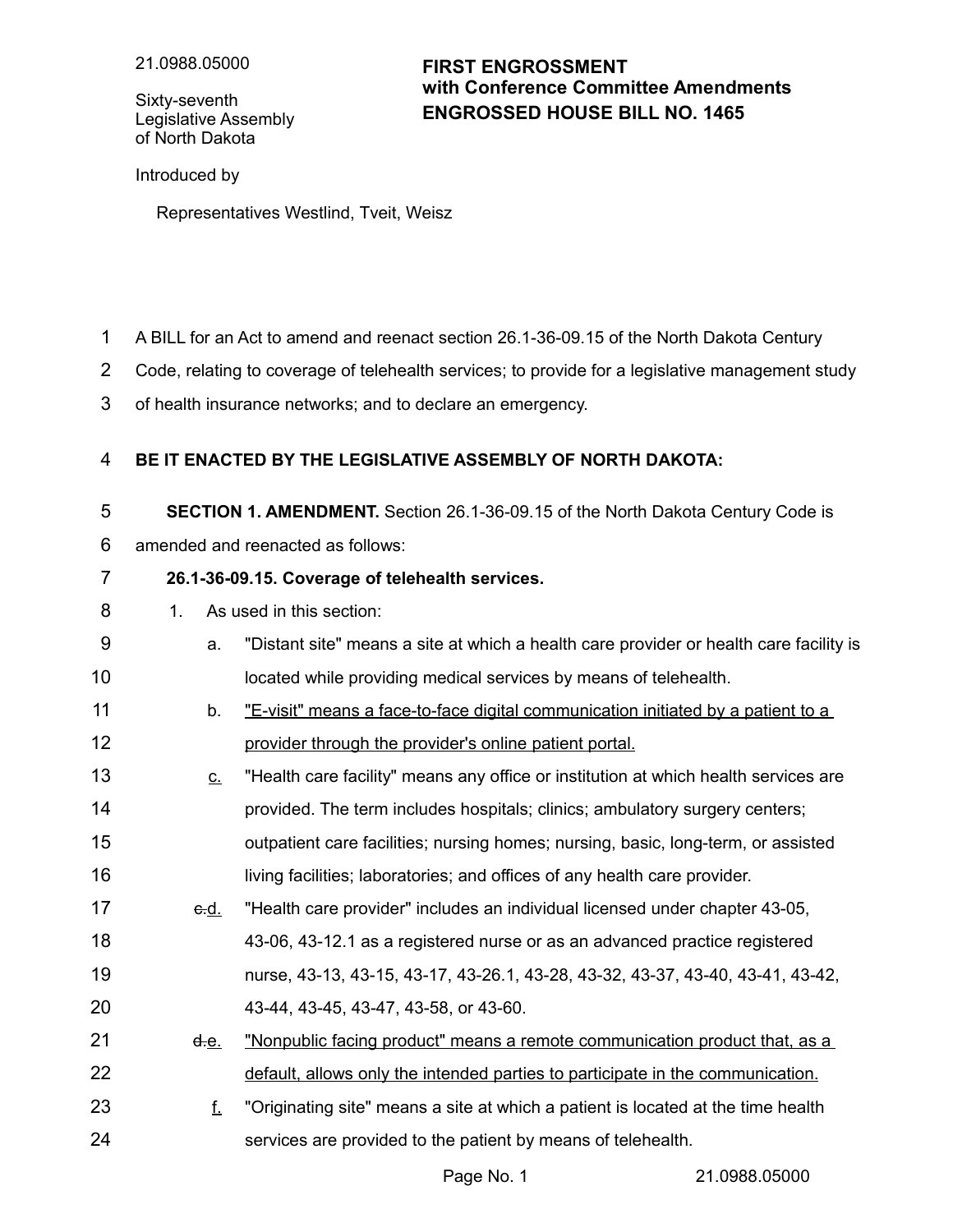Sixty-seventh Legislative Assembly

| 1  |    | e.g.                                                                                 |     | "Policy" means an accident and health insurance policy, contract, or evidence of    |
|----|----|--------------------------------------------------------------------------------------|-----|-------------------------------------------------------------------------------------|
| 2  |    |                                                                                      |     | coverage on a group, individual, blanket, franchise, or association basis.          |
| 3  |    | f.h.                                                                                 |     | "Secure connection" means a connection made using a nonpublic facing remote         |
| 4  |    |                                                                                      |     | communication product that employs end-to-end encryption, and which allows          |
| 5  |    |                                                                                      |     | only an individual and the person with whom the individual is communicating to      |
| 6  |    |                                                                                      |     | see what is transmitted.                                                            |
| 7  |    | İ.                                                                                   |     | "Store-and-forward technology" means electronic information, imaging, and           |
| 8  |    |                                                                                      |     | communication that is transferred, recorded, or otherwise stored in order to be     |
| 9  |    |                                                                                      |     | reviewed at a distant site at a later date by a health care provider or health care |
| 10 |    |                                                                                      |     | facility without the patient present in real time. The term includes telehome       |
| 11 |    |                                                                                      |     | monitoring and interactive audio, video, and data communication.                    |
| 12 |    | <del>g</del> -j_                                                                     |     | "Telehealth":                                                                       |
| 13 |    |                                                                                      | (1) | Means the use of interactive audio, video, or other telecommunications              |
| 14 |    |                                                                                      |     | technology that is used by a health care provider or health care facility at a      |
| 15 |    |                                                                                      |     | distant site to deliver health services at an originating site and that is          |
| 16 |    |                                                                                      |     | delivered over a secure connection that complies with the requirements of           |
| 17 |    |                                                                                      |     | state and federal laws.                                                             |
| 18 |    |                                                                                      | (2) | Includes the use of electronic media for consultation relating to the health        |
| 19 |    |                                                                                      |     | care diagnosis or treatment of a patient in real time or through the use of         |
| 20 |    |                                                                                      |     | store-and-forward technology.                                                       |
| 21 |    |                                                                                      | (3) | Does not include the use of audio-only telephone, electronic mail, or-              |
| 22 |    |                                                                                      |     | facsimile transmissions, or audio-only telephone unless for the purpose of          |
| 23 |    |                                                                                      |     | e-visits or a virtual check-in.                                                     |
| 24 |    | <u>k.</u>                                                                            |     | "Virtual check-in" means a brief communication via telephone or other               |
| 25 |    |                                                                                      |     | telecommunications device to decide whether an office visit or other service is     |
| 26 |    |                                                                                      |     | needed.                                                                             |
| 27 | 2. |                                                                                      |     | An insurer may not deliver, issue, execute, or renew a policy that provides health  |
| 28 |    | benefits coverage unless that policy provides coverage for health services delivered |     |                                                                                     |
| 29 |    | by means of telehealth which is the same as the coverage for health services         |     |                                                                                     |
| 30 |    |                                                                                      |     | delivered by in-person means.                                                       |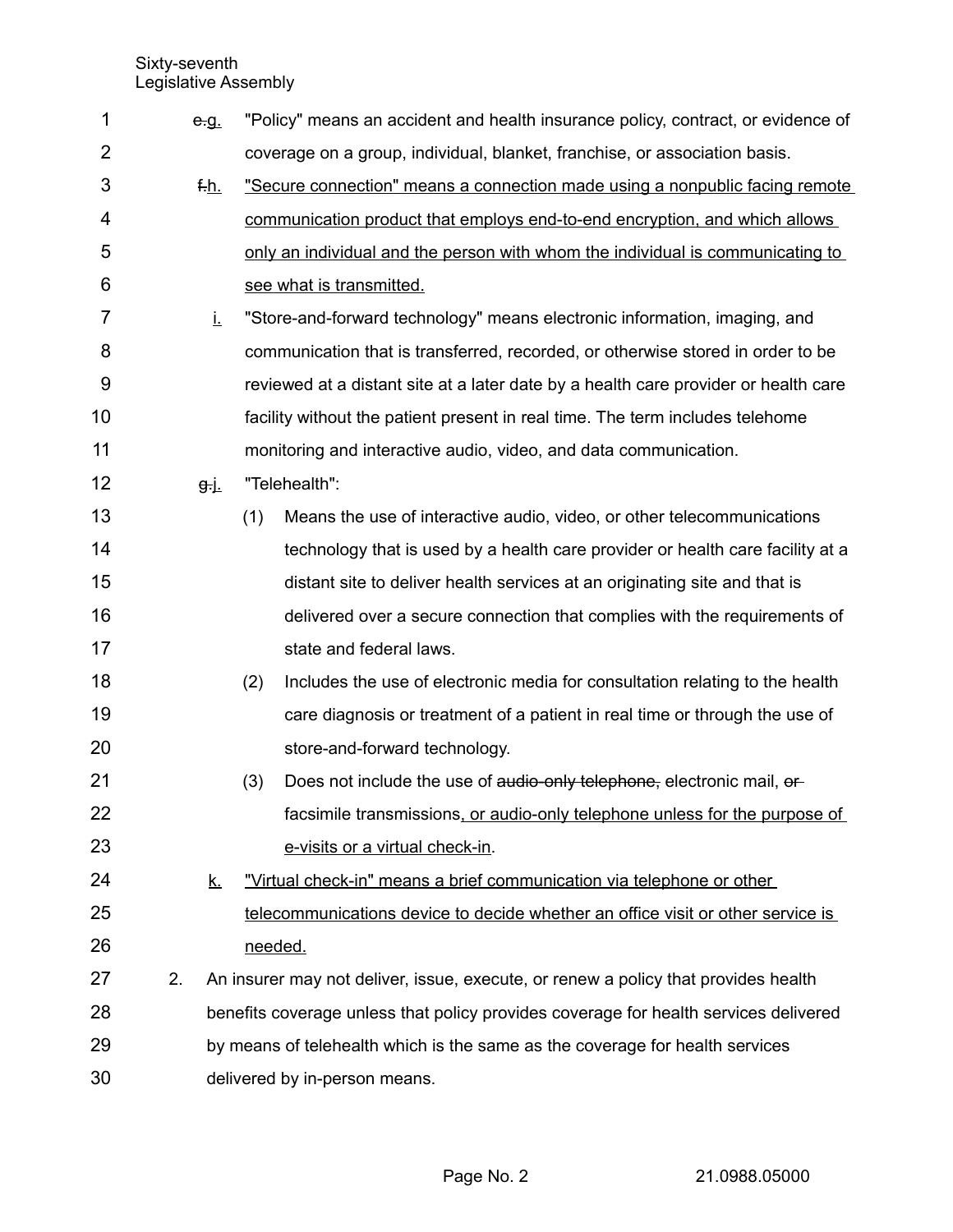Sixty-seventh Legislative Assembly

| 1              | 3.                                                         |                                                                                       | Payment or reimbursement of expenses for covered health services delivered by          |  |  |  |
|----------------|------------------------------------------------------------|---------------------------------------------------------------------------------------|----------------------------------------------------------------------------------------|--|--|--|
| $\overline{2}$ |                                                            |                                                                                       | means of telehealth under this section may be established through negotiations         |  |  |  |
| 3              |                                                            |                                                                                       | conducted by the insurer with the health services providers in the same manner as the- |  |  |  |
| 4              |                                                            |                                                                                       | insurer with the health services providers in the same manner as the insurer           |  |  |  |
| 5              |                                                            |                                                                                       | establishes payment or reimbursement of expenses for covered health services that      |  |  |  |
| 6              |                                                            |                                                                                       | are delivered by in-person means.                                                      |  |  |  |
| $\overline{7}$ | 4.                                                         |                                                                                       | Coverage under this section may be subject to deductible, coinsurance, and             |  |  |  |
| 8              |                                                            |                                                                                       | copayment provisions.                                                                  |  |  |  |
| 9              | 5.                                                         |                                                                                       | This section does not require:                                                         |  |  |  |
| 10             |                                                            | a.                                                                                    | A policy to provide coverage for health services that are not medically necessary,     |  |  |  |
| 11             |                                                            |                                                                                       | subject to the terms and conditions of the policy;                                     |  |  |  |
| 12             |                                                            | b.                                                                                    | A policy to provide coverage for health services delivered by means of telehealth      |  |  |  |
| 13             |                                                            |                                                                                       | if the policy would not provide coverage for the health services if delivered by       |  |  |  |
| 14             |                                                            |                                                                                       | in-person means;                                                                       |  |  |  |
| 15             |                                                            | C.                                                                                    | A policy to reimburse a health care provider or health care facility for expenses      |  |  |  |
| 16             |                                                            |                                                                                       | for health services delivered by means of telehealth if the policy would not           |  |  |  |
| 17             |                                                            |                                                                                       | reimburse that health care provider or health care facility if the health services     |  |  |  |
| 18             |                                                            |                                                                                       | had been delivered by in-person means; or                                              |  |  |  |
| 19             |                                                            | d.                                                                                    | A health care provider to be physically present with a patient at the originating      |  |  |  |
| 20             |                                                            |                                                                                       | site unless the health care provider who is delivering health services by means of     |  |  |  |
| 21             |                                                            |                                                                                       | telehealth determines the presence of a health care provider is necessary.             |  |  |  |
| 22             | SECTION 2. LEGISLATIVE MANAGEMENT STUDY - HEALTH INSURANCE |                                                                                       |                                                                                        |  |  |  |
| 23             | <b>NETWORKS.</b>                                           |                                                                                       |                                                                                        |  |  |  |
| 24             | 1.                                                         | During the 2021-22 interim, the legislative management shall consider studying health |                                                                                        |  |  |  |
| 25             |                                                            | insurance networks, including narrow networks. The study must include:                |                                                                                        |  |  |  |
| 26             |                                                            | a.                                                                                    | Consideration of the use and regulation of broad and narrow networks in the            |  |  |  |
| 27             |                                                            |                                                                                       | state by individuals and employers, the sales and marketing of broad and narrow        |  |  |  |
| 28             |                                                            |                                                                                       | networks, opportunities for consumer choice-of-provider, and premium                   |  |  |  |
| 29             |                                                            |                                                                                       | differentials among states with choice-of-provider laws;                               |  |  |  |
| 30             |                                                            | b.                                                                                    | A review of legislative and court history regarding the impact of choice-of-provider   |  |  |  |
| 31             |                                                            |                                                                                       | laws on exclusive provider organizations and preferred provider organizations          |  |  |  |